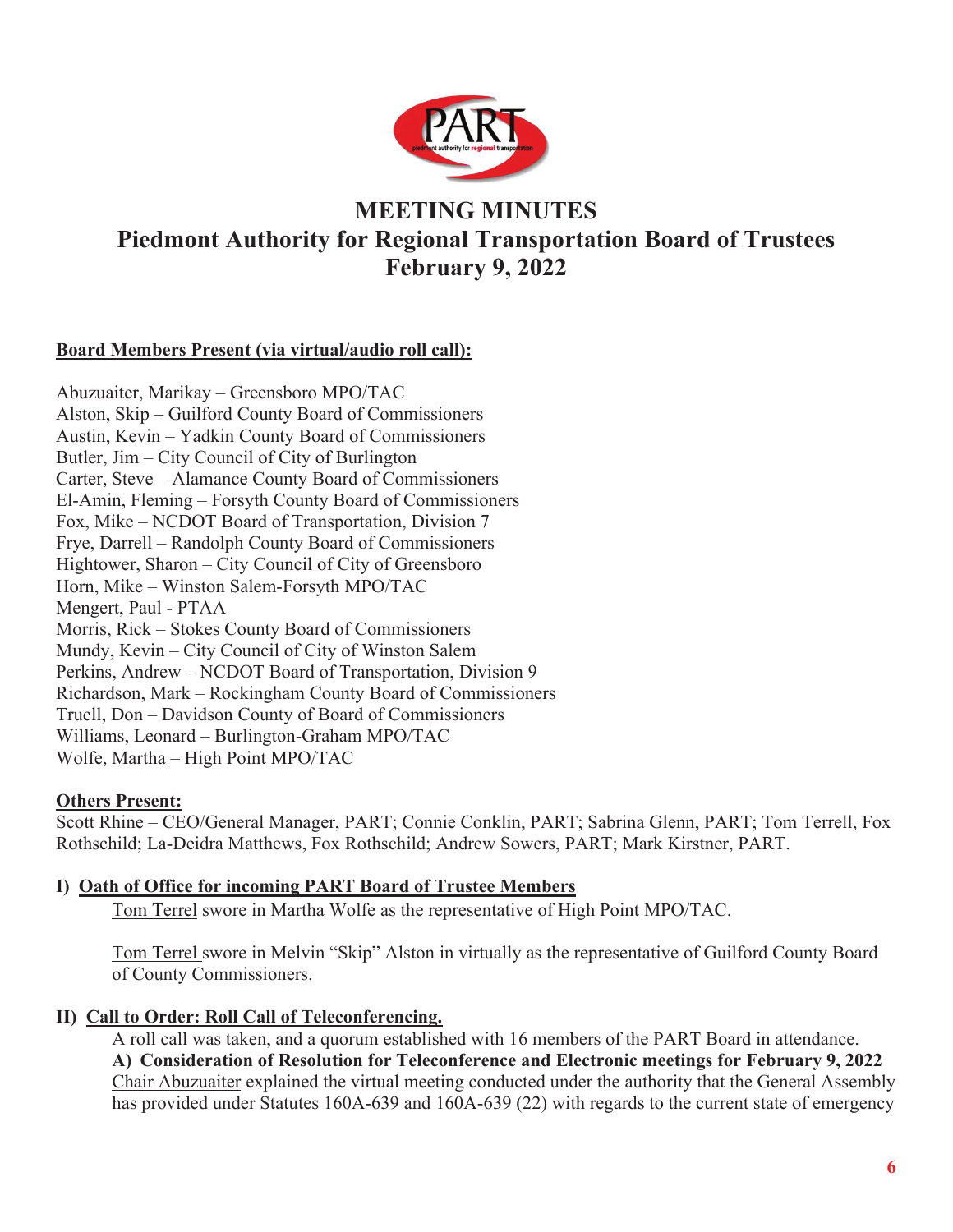due to COVID-19. She added with voting today, Board members who are in attendance please state aye, no or an abstain vote. A Resolution is presented to acknowledge the virtual meeting format.

**Motion to approve the Conduct of February 9, 2022, Board of Trustees Meeting by Remote and Electronic Means: Mark Richardson Second: Leonard Williams Discussion: None Vote: Unanimous 17- Yes** 

# **NOTE: Commissioner Fleming El-Amin joined the meeting during the Business items section.**

## **Moment of Silence**

Chair Abuzuaiter shared that Commissioner Coleman had passed away and asked for a moment of silence. Chair Abuzuaiter stated that a Personnel Committee meeting would be held in advance of the March 9, 2022 Board of Trustees meeting.

- **III) Overview of Meeting Process and Procedures**  Scott Rhine provided a courtesy reminder of in-person and Virtual meeting format/protocol.
- **IV) Public Speakers registered via contactus@partnc.org**  There were no public speakers.

#### **V) Consideration of Meeting Minutes**

January 12, 2022, PART Board of Trustees meeting minutes were accepted without revisions.

**Motion to accept the January 12, 2022, meeting minutes: Steve Carter Second: Darrell Frye Discussion: None Vote: Unanimous – 17- Yes** 

## **VI) Report from Board Committee**

## **PART Board Finance Committee**

Kevin Austin provided an update to the PART Board on the business items of the Finance Committee meeting on February 2, 2022. Members in attendance included Kevin Austin, Mark Richardson, Rick Morris, and Steve Carter. The committee discussed the following items:

- Proposed FY2021-22 Budget Ordinance Amendment (PART General Fund and Commuter Resources)
- FY2021-22 Quarter 2 Variance Reports
- Financial Implications with Surry County vacate
- Capital Program and forecasting
- Next committee meeting

# **VII) Consideration of Board Business Items**

## **A) New Business**

# **1. Acceptance of FY2021-22 Quarterly Treasurer's Report**

Connie Conklin provided the Q2 Treasurer's report for PART General Fund, Grants Fund, and Commuter Resources Fund Budgets.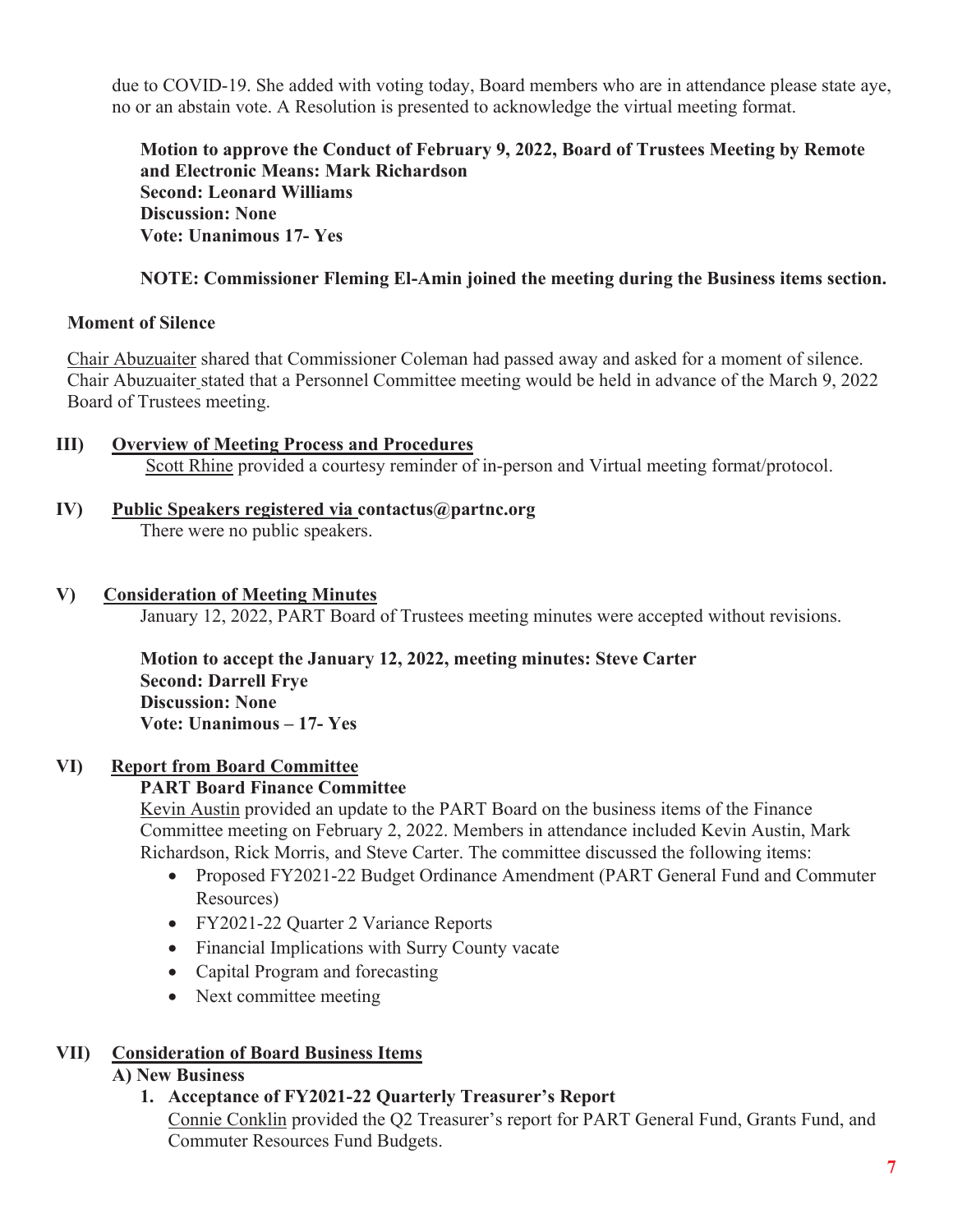#### **Treasurer's Report Accepted as presented**

#### **2. Approval of FY2021-22 Budget Ordinance Amendments**

Connie Conklin presented amendments to the General Fund to recognize additional revenues received and a transfer from the Grants Fund.

## **Motion to accept FY2021-22 General Fund Budget: Mark Richardson Second: Leonard Williams Vote: Unanimous 18-Yes**

Connie Conklin presented amendments to the Commuter Resource Fund, to recognize a decrease in revenues and expenditures, and approval of the TDM Grant Budget.

#### **Motion to accept FY2021-22 Commuter Resource Fund Budget: Steve Carter Second: Darrell Frye Vote: Unanimous 18-Yes**

#### **3. Resolution for PART Membership Continuance**

Scott Rhine provided an update on communications received from Surry County regarding their intent to remove themselves from PART. This item was tabled from the January 2022 PART Board Meeting.

Discussion followed pertaining to the financial and operational implications of the potential withdrawal of Surry County from PART. Scott Rhine explained the process that PART must retain related to public notices and Title VI documentation if the Surry County withdraw continues. Further details were provided related to Federal funding for the 3 park and ride facilities that have been constructed in support of the Route 6 service, details of the PART legislative language of NCGS 160A, Article 27 and the meaning of Territorial Jurisdiction for operating PART Express and a pending policy related to the PART Vanpool program if the Surry County removal becomes imminent.

Various PART Board members provided comments related to economic development impacts and the image of removing mobility options in our region, the impacts of COVID on workforce and public transit ridership. Further details were discussed concerning the local fund source that is generated in Surry County as compared to the total expense of PART Express route 6, route changes that have occurred since 2013 and the service level increases as a mitigation measure to the Business 40 closure prior to COVID pandemic.

## **Motion to adopt Resolution Requesting Continuance with the Piedmont Authority for Regional Transportation: Kevin Austin Second: Mark Richardson Vote: 13-Yes 5-No**

**Yes- Marikay Abuzuaiter, Kevin Austin, Jim Butler, Steve Carter, Mike Fox, Darrell Frye, Paul Mengert, Rick Morris, Kevin Mundy, Andrew Perkins, Mark Richardson, Don Truell, Martha Wolfe** 

**No- Skip Alston, Fleming El-Amin, Leonard Williams, Sharon Hightower, Mike Horn NOTE: Mr. Mengert mentioned that he needed to remove himself to attend another meeting on his calendar.**